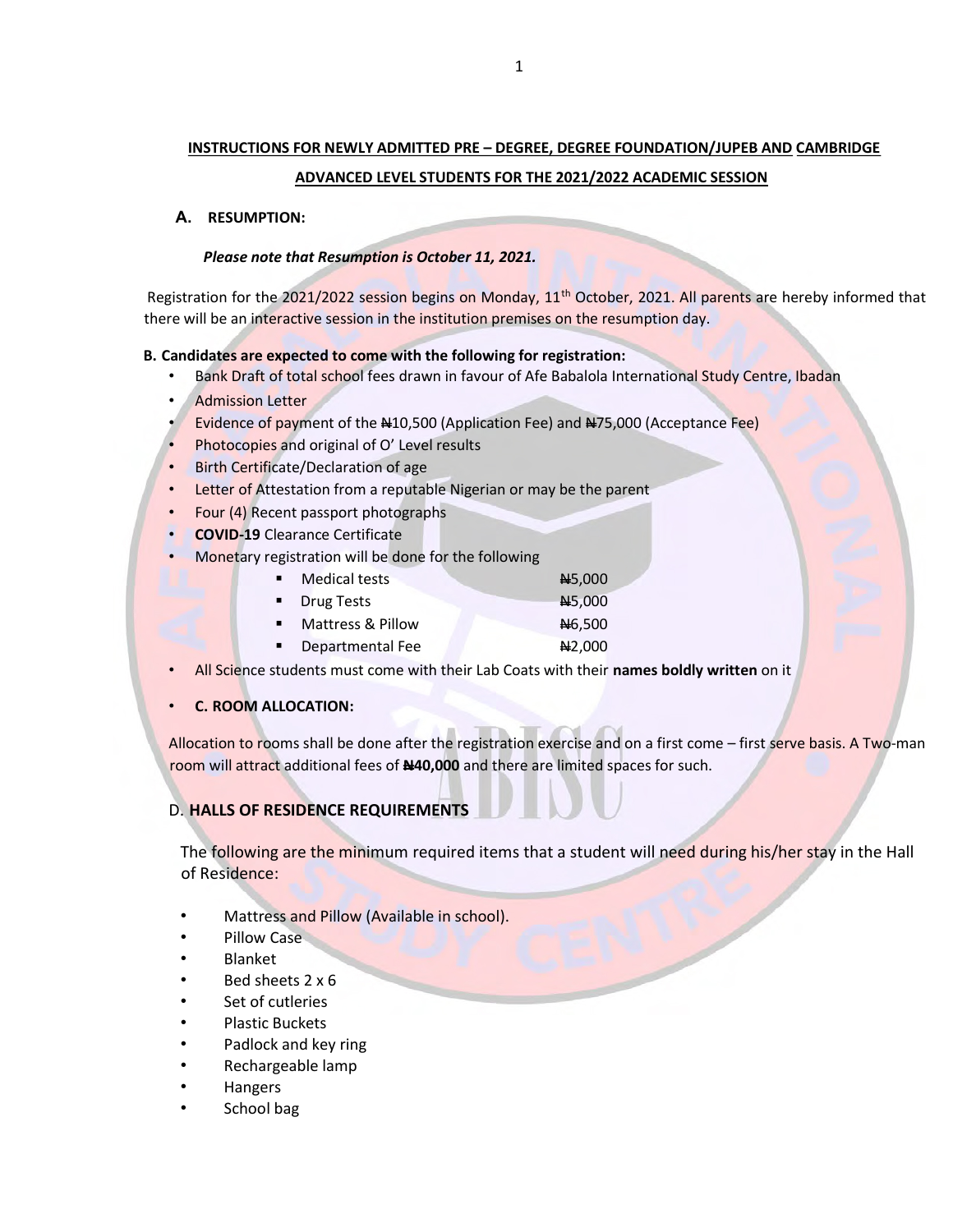- **Sweater**
- Raincoat/Umbrella
- **Provisions**
- **Toiletries**

• Feeding cost per semester (average of four hundred naira per meal depending on student's feeding pattern and affordability)

- Exercise books, hard cover notebooks
- Writing materials
- Treated Mosquito net
- Rechargeable Fan

#### E. LIST OF PROHIBITED ITEMS IN THE HALL OF RESIDENCE

- a. Alcoholic drinks
- b. Blenders
- c. Binoculars
- d. Candles, matches & gas lighter
- e. Cigarette & hard drugs
- f. Indecent wears
- g. Cooking utensils
- h. Dangerous weapons of any type
- i. Electric blankets, mattresses or beds
- j. Electric boiling rings
- k. Hair dryer
- l. Kerosene Lamps
- m. Lethal weapons & injections
- n. Microwaves
- o. Photocopying machines
- p. Raw food items
- q. Refrigerators
- r. Toasters
- s. Television sets.

\*Please note that students shall be thoroughly checked and tested particularly for drugs before the room allocation.

#### F. DRESS CODE

We expect all our students to be formally or corporately dressed for lectures, church and mosque services and also low haircuts for males and females should appear with moderate hairstyles. T-Shirts, slippers are not permitted.

#### G. MOVEMENT OF STUDENTS

For security reasons, the school operates a very strict policy on the movement of students in and out of school and around the city. Students are conveyed from the hostels to school and back with the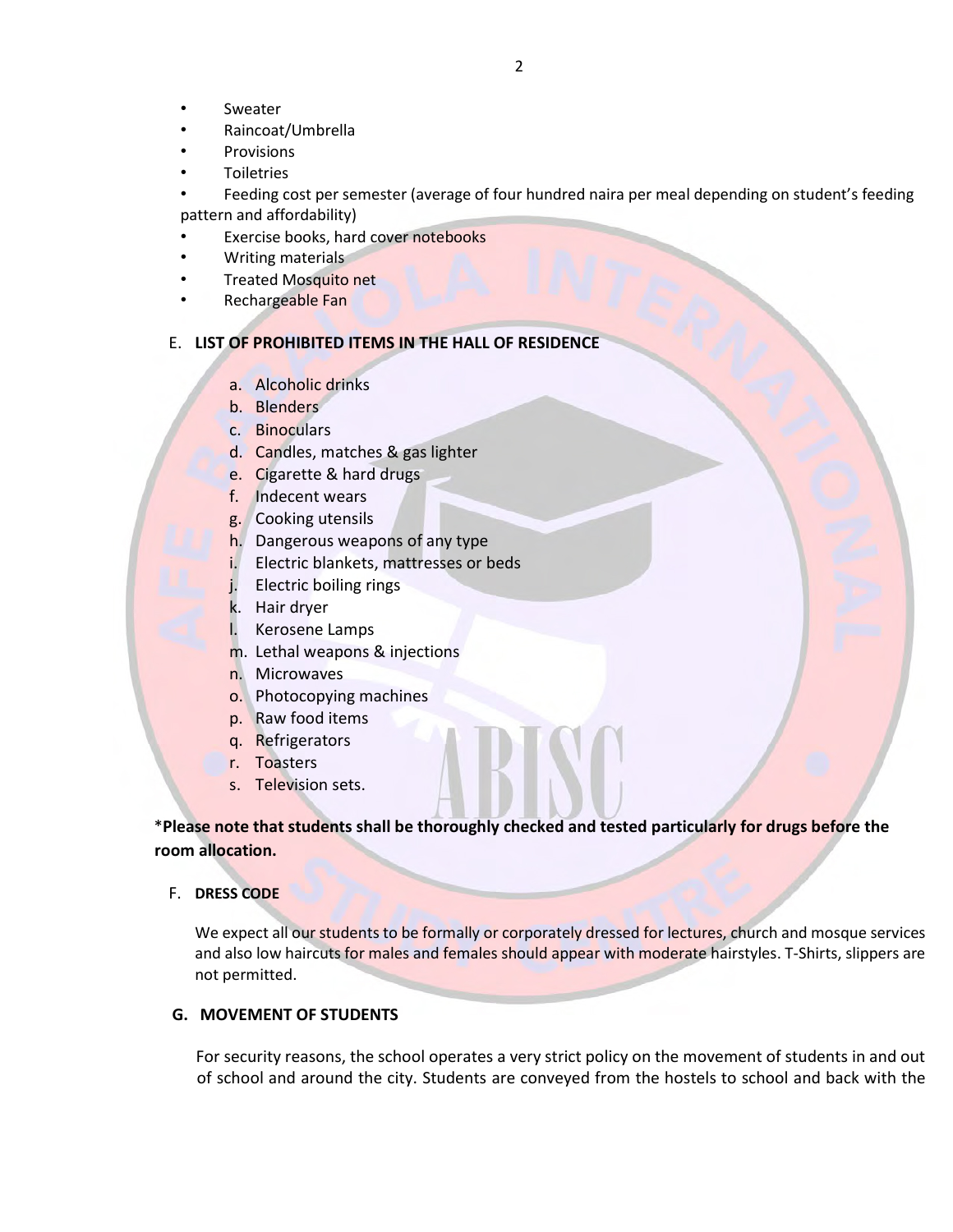school bus shuttle daily. Therefore, students will not be given exeat to go outside of the school or hostel premises.

#### H. STUDENTS FELLOWSHIP

As an institution, we are committed to the students' total future development and therefore, conscious of producing God-fearing students in a God-centered environment. Therefore, the spiritual, intellectual, social, and physical development of all students is our primary focus. In this regard, the school has an interdenominational chapel with itinerant preachers from all denominations. The Christian students hold their service on Sundays in their respective hostels between 9am-12noon while Muslims students are transported to the nearest mosque for Jumat Service on Fridays.

## \*Parents/Guardians are advised to take a look at the subject combination for the course of their wards in order to assist in the purchasing of textbooks.

## SUBJECT COMBINATION FOR SCIENCE AND ENGINEERING COURSES

| DEGREE-FOUNDATION/JUPEB/PRE-DEGREE AND CAMBRIDGE A/LEVEL |                                       |                                |  |  |  |  |
|----------------------------------------------------------|---------------------------------------|--------------------------------|--|--|--|--|
| <b>COURSES</b>                                           | <b>COLLEGES</b>                       | <b>SUBJECT COMBINATION</b>     |  |  |  |  |
| <b>ANATOMY</b>                                           |                                       | PHYSICS, CHEMISTRY AND BIOLOGY |  |  |  |  |
| <b>PHYSIOLOGY</b>                                        | BIOLOGICAL/MEDICAL<br><b>SCIENCES</b> |                                |  |  |  |  |
| <b>BIOCHEMISTRY</b>                                      |                                       | PHYSICS, CHEMISTRY AND BIOLOGY |  |  |  |  |
| <b>MICROBIOLOGY</b>                                      | <b>BIOLOGICAL/MEDICAL</b>             |                                |  |  |  |  |
| <b>NURSING</b>                                           | <b>SCIENCES</b>                       |                                |  |  |  |  |
| <b>Medical Laboratory Sci,</b>                           |                                       |                                |  |  |  |  |
| Pharmacology/Pharmacy                                    |                                       |                                |  |  |  |  |
| <b>MEDICINE &amp;</b>                                    |                                       |                                |  |  |  |  |
| <b>SURGERY</b>                                           |                                       |                                |  |  |  |  |
| MECHANICAL, CIVIL,                                       | <b>ENGINEERING</b>                    | PHYSICS, CHEMISTRY AND         |  |  |  |  |
| <b>ELECTRICAL</b>                                        |                                       | <b>MATHEMATICS</b>             |  |  |  |  |
| ELECTRONICS,                                             |                                       |                                |  |  |  |  |
| COMPUTER,                                                |                                       |                                |  |  |  |  |
| CHEMICAL,                                                |                                       |                                |  |  |  |  |
| <b>PETROLEUM</b><br><b>ENGINEERING ETC.</b>              |                                       |                                |  |  |  |  |
|                                                          |                                       |                                |  |  |  |  |
|                                                          |                                       |                                |  |  |  |  |

### DEGREE-FOUNDATION/JUPEB/PRE-DEGREE AND CAMBRIDGE A/LEVEL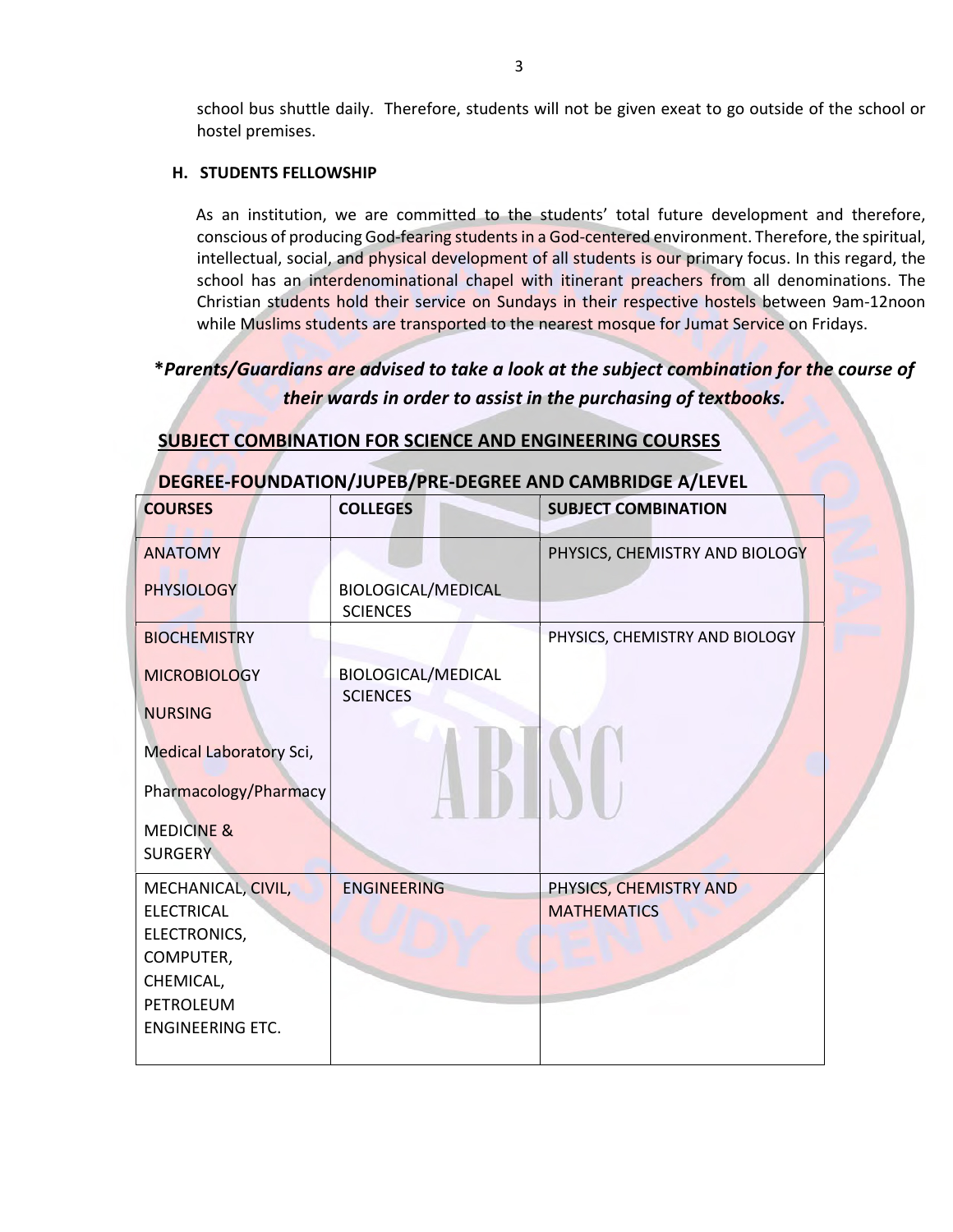| <b>COMPUTER SCIENCE,</b><br><b>INFORMATION AND</b><br><b>COMMUNICATION</b><br>TECHNOLOGY, etc | MATHEMATICAL/PHYSICAL   PHYSICS, CHEMISTRY AND<br><b>SCIENCES</b> | <b>MATHEMATICS</b>              |
|-----------------------------------------------------------------------------------------------|-------------------------------------------------------------------|---------------------------------|
| <b>GEOLOGY</b>                                                                                |                                                                   | PHYSICS, GEOGRAPHY, MATHEMATICS |

## SUBJECT COMBINATION FOR SOCIAL SCIENCES AND ART COURSES DEGREE-FOUNDATION/JUPEB AND CAMBRIDGE ADVANCED LEVEL

| <b>COURSES</b>                                     | <b>COLLEGES</b> | <b>SUBJECT COMBINATION</b>                                         | <b>SUBJECT COMBINATION</b>                        |
|----------------------------------------------------|-----------------|--------------------------------------------------------------------|---------------------------------------------------|
|                                                    |                 | <b>DEGREE-FOUNDATION /</b><br><b>JUPEB</b>                         | <b>CAMBRIDGE A/L</b>                              |
| <b>ECONOMICS</b>                                   | <b>SMS</b>      | <b>ECONOMICS, BUSINESS</b><br>STUDIES, ACCOUNTING                  | <b>ECONOMICS, BUSINESS</b><br>STUDIES, ACCOUNTING |
| <b>BUSINESS</b>                                    | <b>SMS</b>      | <b>ECONOMICS, BUSINESS</b>                                         | <b>ECONOMICS, BUSINESS</b>                        |
| <b>ADMINISTRATION</b>                              |                 | STUDIES, ACCOUNTING                                                | STUDIES, ACCOUNTING                               |
| <b>ACCOUNTING</b>                                  | <b>SMS</b>      | ECONOMICS, ACCOUNTING,<br><b>BUSINESS STUDIES</b>                  | ECONOMICS, ACCOUNTING,<br><b>BUSINESS STUDIES</b> |
| <b>BANKING AND</b><br><b>FINANCE</b>               | <b>SMS</b>      | ECONOMICS, ACCOUNTING,<br><b>BUSINESS STUDIES,</b>                 | ECONOMICS, ACCOUNTING,<br><b>BUSINESS STUDIES</b> |
| <b>MASS</b><br><b>COMMUNICATION</b>                | SMS/ARTS        | LITERATURE, GOVERNMENT,<br><b>CHRISTIAN RELIGIOUS STUDIES,</b>     | LITERATURE, SOCIOLOGY,<br>HISTORY.                |
| POLITICAL SCIENCE                                  | <b>SMS</b>      | ECONOMICS, GOVERNMENT;<br><b>EITHER GEOGRAPHY OR</b><br>LITERATURE | <b>ECONOMICS, HISTORY,</b><br><b>SOCIOLOGY</b>    |
| PEACE AND<br><b>CONFLICT STUDIES</b>               | <b>SMS</b>      | ECONOMICS, GOVERNMENT,<br><b>GEOGRAPHY OR LITERATURE</b>           | <b>ECONOMICS, HISTORY,</b><br><b>SOCIOLOGY</b>    |
| <b>INTELLIGENCE AND</b><br><b>SECURITY STUDIES</b> | SMS             | ECONOMICS, GOVERNMENT,<br><b>GEOGRAPHY</b>                         | <b>ECONOMICS, HISTORY,</b><br><b>SOCIOLOGY</b>    |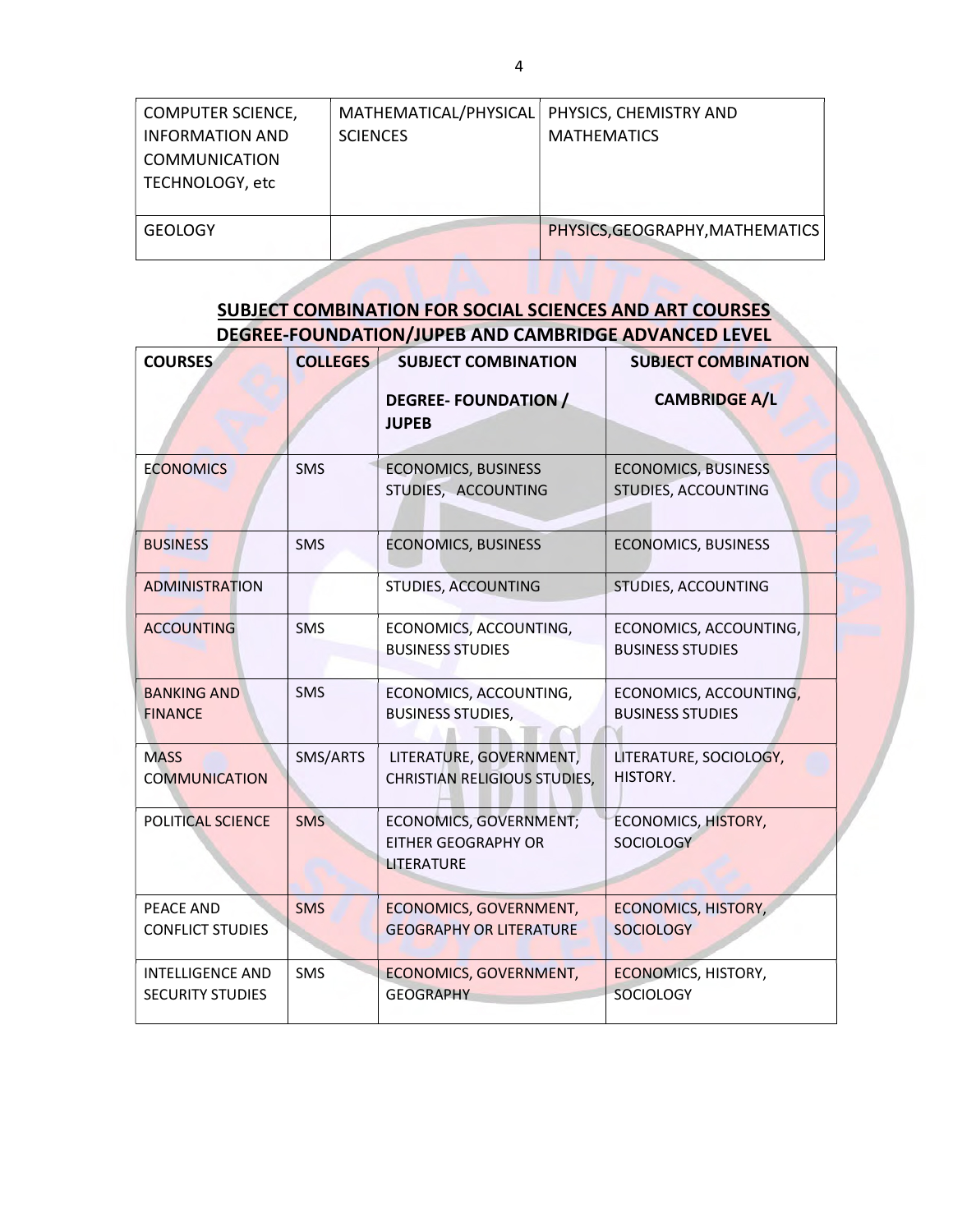| <b>INTERNATIONAL</b><br><b>RELATIONS AND</b><br><b>DIPLOMACY</b> | <b>SMS</b> | ECONOMICS, GOVERNMENT,<br>EITHER GEOGRAPHY OR<br>LITERATURE                                             | ECONOMICS, HISTORY,<br><b>SOCIOLOGY</b>                                         |
|------------------------------------------------------------------|------------|---------------------------------------------------------------------------------------------------------|---------------------------------------------------------------------------------|
| <b>TOURISM AND</b><br><b>EVENT</b><br>MANAGEMENT                 | <b>SMS</b> | ECONOMICS, EITHER<br><b>GOVERNMENT OR GEOGRAPHY:</b><br><b>BUSINESS STUDIES OR</b><br><b>ACCOUNTING</b> | ECONOMICS, GEOGRAPHY,<br><b>BUSINESS STUDIES,</b><br><b>ACCOUNTING, HISTORY</b> |
| <b>LAW (ONLY FOR</b><br><b>PRE-DEGREE</b><br><b>STUDENTS)</b>    | <b>LAW</b> | <b>GOVERNMENT, LITERATURE,</b><br><b>CHRISTIAN RELIGIOUS STUDIES,</b><br><b>ECONOMICS</b>               | LITERATURE, SOCIOLOGY,<br><b>HISTORY.</b>                                       |

## LIST OF RECOMMENDED TEXTBOOKS FOR DEGREE-FOUNDATION/JUPEB/CAMBRIDGE

#### **CHEMISTRY**

- 1. Fundamental University: Organic & Inorganic Chemistry Series by B. Olajire Abass A.
- 2. University General Chemistry Inorganic & Physical by Y.C Wong et al
- 3. SSCE & JME Chemistry by Lamlad Publications

#### **•** PHYSICS:

- 1. Yong, P.l., Anyakoha, M.W & Okeke, P.N. University Physics Vol 1 & 2
- 2. Giambaltista, A., Richardson, B., & Richardson, R.C. College Physics
- 3. Michael Nelkon & Phillip Parker. Advanced Level Physics.
- 4. Mee, C., Crundell, M., Arnold, B., and Brown, W. International A/AS Level Physics.
- 5. David Feuy, Graham Jones, Richard Woodside and Gurrinder Chadha Cambridge International AS and A Level Physics
- 6. New School Physics M.W Anyakoha

#### MATHEMATICS:

- 1. Brunday M. Pure Mathematics for Advanced Level
- 2. Stroud K.A Advanced Engineering Mathematics
- 3. Stve Dobbs and Jane Miller statistics 1 & 2 for Advanced Level
- 4. High Neill and Douglas Quadling Pure Mathematics for Advanced Level
- 5. Introductory University Mathematics (Algebra & Trigonometry) by Afolabi Bakare
- 6. Project 1,2 & 3 (Further Mathematics)

#### **BIOLOGY**

1. A-LEVEL BIOLOGY

#### BUSINESS STUDIES

- 1. Management, theory and practice by G.A Cole and Phil Kelly  $8<sup>th</sup>$  edition Cengage learning
- 2. Introduction to Business Organisation by K, Ogundele, F. Adeyeye, A. Opeifa and A. Awoniyi  $2^{nd}$  edition
- 3. Management in Action by Banji Ogunbiyi
- 4. Business Management: Challenges and Strategies by Saka Wasiu Laide.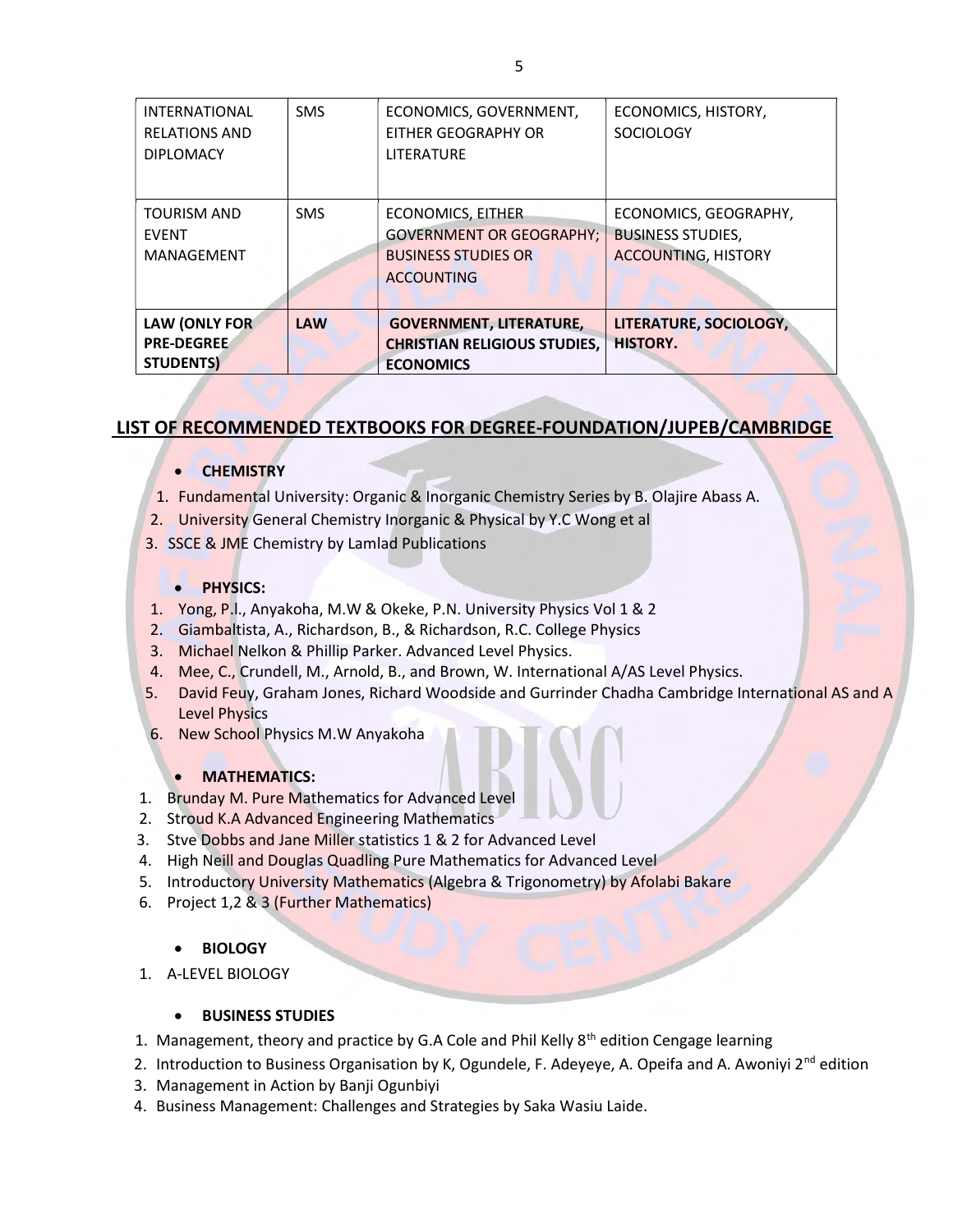#### GEOGRAPHY

- 1 Waugh, D. (1995) Geography: An integrated Approach 2nd edition by Thomas Nelson
- 2. Darell Hess (2012) Physical Geography A Landscape  $10^{th}$  edition
- 3. Okafor S. I. (1988) Introduction to Man-Environment Interaction, UI
- 4. Longely, P. A. Goodchild, M. F., Maguire, D. J. & Rhind, D. W. (2005) Geographic Information Systems and Science. John Wiley & Sons
- 5. Haarman, J. & Clawson J. (2012) World Regional Geography 10<sup>th</sup> edition
- 6. Nimako, D. A. (1991) Map Reading for West Africa. Longman

#### GOVERNMENT

- 1. Anifowose Remi & Ememuo Francis Elements of Politics
- 2. Oyediran Oyeleye (1998) Introduction to Political Science. Ibadan

#### **ECONOMICS**

- 1. Microeconomics (2<sup>nd</sup> Edition) by K.A Ishola
- 2. Macroeconomic (Revised Edition) by K.A. Ishola

#### **• CHRISTIAN RELIGIOUS STUDIES**

- 1. History of Christianity in West Africa up till 1914 by Rev, Dr, J.O Ositelu
- 2. African Indigenous Churches by Rev. Prof. Ayegbonyin
- 3. The Religious Ideas of the Old Testament by Wheeler Robinson.
- 4. The Synoptic Gospel by Rev. Prof. Ayegbonyin

#### **ACCOUNTING**

- 1. Scientific Calculator
- 2. Graph Book
- 3. Igben, R.O (Fifth edition). Financial Accounting Made Simple Vol. 1. Lagos: ROI Publishers.
- 4. Omoleyinwa, E.O. (2005) Coping with Cost Accounting. Lagos: Pumark Nigeria Limited
- 5. Adeniji, A. Fundamentals of Auditing (2012). Value Analysis Consult.
- 6. Soyode, L . & Kajola, S. (2015). Taxation: Principles and Practice in Nigeria. Leksilicon Publishing Company Limited.

#### LITERATURE –IN ENGLISH:

#### A. Drama

- 1. Afolayan, B. (2015). Once Upon an Elephant: Ibadan: Kraft Books Limited.
- 2. Aristophanes. (1994). Lysistrata. New York: Dover.
- 3. Eliot, T. S. (1938). Murder in the Cathedral. New York: Faber and Faber.
- 4. Ḥakīm, T. (1973). Fate of a Cockroach; Four Plays of Freedom. London: Heineman.
- 5. Shakespeare, W. (1975). Othello. Oxford: Clarendon Press

#### B. Prose Fiction

- 1. Abrahams, P. (1963). Mine Boy. London: Heinemann Educational Books.
- 2. Brontë, C. (1999). Jane Eyre. Peterborough, Ont.: Broadview Press.
- 3. Defoe, D. (2007). Robinson Crusoe. Oxford; New York: Oxford University.
- 4. Osenyande, I. (2019). Warri Nor Dey Carry Last. Lagos; Naira Books & Press.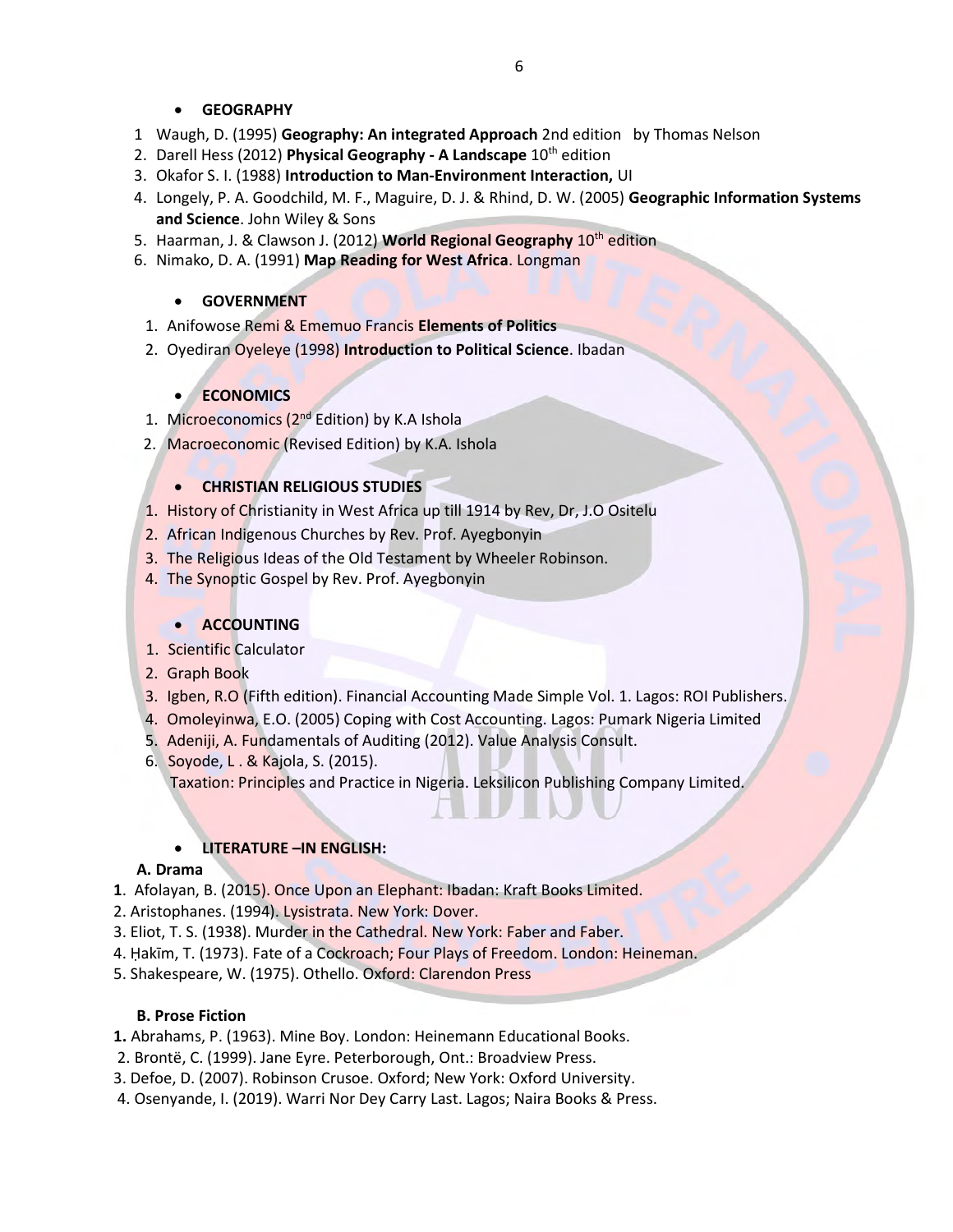#### C. Poetry

- 1. Alfred Kisubi's ''At Sunset''
- 2. Browning, R. (1968). "My Last Duchess and Other Poems." New York, N.Y: Caedmon.
- 3. Gray, T. (1910) "Elegy Written in a Country Churchyard." Chicago: F.J. Trezise.
- 4. Milton, J. (2000). "Paradise Lost." London: New York: Penguin Books.
- 5. Mtshali, O. (1988). "Nightfall in Soweto." A Selection of African Poetry. Kojo E, & Theo V. (Eds.) Essex: Longman.
- 6. Owen, W. "Anthem for a Doomed Youth." London, England:
- 7. Owonibi, S. (2007). "Africa" Chants to the Ancestors. Ibadan: Kraftgriots.

8. Senghor, L. S. "Femme Noire [Black Woman]." (1987) African American Review. 42(3), 2008, p. 747. Accessed 7 Apr. 2021. Woburn Press,.

#### D. EXAM FOCUS (Literature-in-English)

- USE OF ENGLISH
- 1. **EXAM FOCUS (Use of English)**

#### GENERAL COURSES FOR DEGREE FOUNDATION, JUPEB, PRE-DEGREE AND CAMBRIDGE

- 1. Information communication technology (ICT)
	- A Guide to Information and Communication Technology (Available in the School)
- 2. Entrepreneurship: Entrepreneurship Development: A Practical approach by Adepoju Adeleke 1<sup>st</sup> edition
- 3. Philosophy and Logic
	- Philosophy and Logic by F.N. Offor

Engaging the Future in the Present: Issues in Culture and Philosophy by Adeyemi Ademowo and Temidayo Oladipo

5. Use of Library

A Guide to Use of Library and Study Skills (Available in the school)

6. Culture and Civilization of the People of Nigeria (Available in School)

### LIST OF RECOMMENDED TEXTBOOKS FOR PRE-DEGREE PROGRAMME

#### **• CHEMISTRY**

- 1. New School Chemistry by Osei-Yaw Ababio
- 2. SSCE & JME Chemistry by Ayinde F.O & Asubiojo F.O.I (Lamlad Publications)

#### • PHYSICS

- 1. Lamlad Physics by AJAJA
- 2. New School Physics by AYANKWA
- 3. Okeke, P.H & Anyakoha, M.W. Senior Secondary Physics